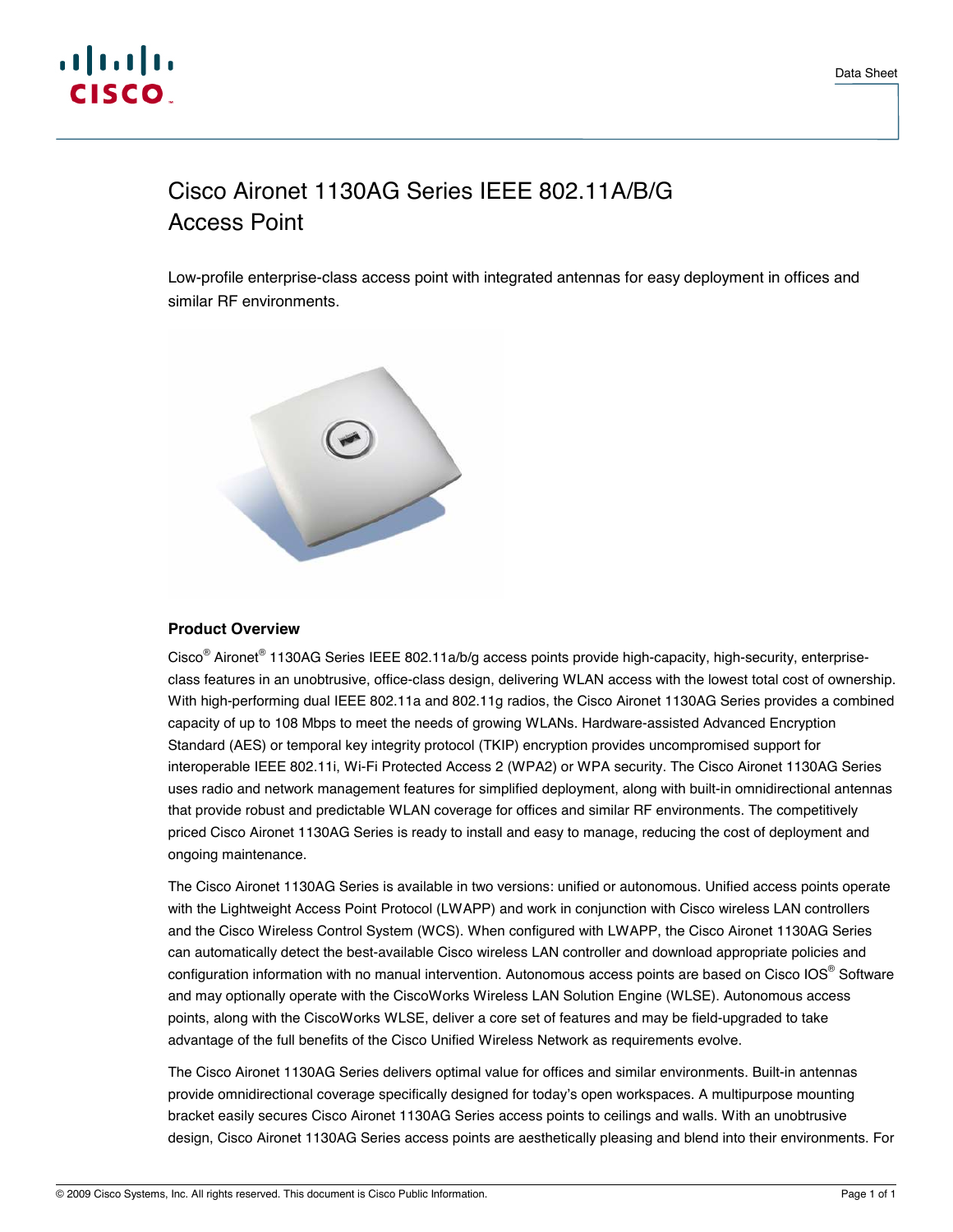maximum concealment, the access point may be placed above ceilings or suspended ceilings. The UL 2043 rating of the Cisco Aironet 1130AG Series allows the access point to be placed above ceilings in plenum areas regulated by municipal fire codes. Offered at a competitive price, and optimized for easy installation and operation, the Cisco Aironet 1130AG Series helps organizations attain a lower total cost of ownership.

### **Applications**

In offices and similarly open environments, Cisco Aironet 1130AG Series access points may be installed on the ceiling to provide users with continuous coverage as they roam throughout a facility. In school buildings and similar facilities, the access points may be installed on the ceiling of each room and hallway to provide users with full coverage and high network availability. In areas where a ceiling installation may not be practical such as retail hotspots or similar small facilities, the access points can be mounted simply and securely on walls for complete coverage with minimal installation cost.

#### **Award-Winning Security**

The Cisco Aironet 1130AG Series has achieved National Institute of Standards and Technology (NIST) FIPS 140-2 level 2 validation and is in process for Information Assurance validation under the National Information Assurance Partnership (NIAP) Common Criteria program. The Cisco Aironet 1130AG Series supports 802.11i, Wi-Fi Protected Access (WPA), WPA2, and numerous Extensible Authentication Protocol (EAP) types. WPA and WPA2 are the Wi-Fi Alliance certifications for interoperable, standards-based WLAN security. These certifications support IEEE 802.1X for user-based authentication, Temporal Key Integrity Protocol (TKIP) for WPA encryption, and Advanced Encryption Standard (AES) for WPA2 encryption. These certifications help to ensure interoperability between Wi-Ficertified WLAN devices from different manufacturers.

The Cisco Aironet 1130AG Series hardware-accelerated AES encryption supports enterprise-class, governmentgrade secure encryption over the WLAN without compromising performance. IEEE 802.1X authentication helps to ensure that only authorized users are allowed on the network. Backward compatibility and support for WPA client devices running TKIP, the RC4 encryption algorithm, is also supported by the Cisco Aironet 1130AG Series.

Cisco Aironet 1130AG Series Access Points operating with LWAPP support Cisco Unified Intrusion Detection System/Intrusion Prevention System (IDS/IPS), a software feature that is part of the Cisco Self-Defending Network and is the industry's first integrated wired and wireless security solution. Cisco Unified IDS/IPS takes a comprehensive approach to security—at the wireless edge, wired edge, WAN edge, and through the data center. When an associated client sends malicious traffic through the Cisco Unified Wireless Network, a Cisco wired IDS device detects the attack and sends shun requests to Cisco wireless LAN controllers, which will then disassociate the client device.

Autonomous or unified Cisco Aironet 1130AG Series Access Points support management frame protection for the authentication of 802.11 management frames by the wireless network infrastructure. This allows the network to detect spoofed frames from access points or malicious users impersonating infrastructure access points. If an access point detects a malicious attack, an incident will be generated by the access point and reports will be gathered on the Cisco wireless LAN controller, Cisco WCS, or CiscoWorks WLSE.

#### **Features and Benefits**

Table 1 lists features and benefits of Cisco Aironet 1130AG Series access points.

**Table 1.** Features and Benefits of Cisco Aironet 1130AG Series Access Points

| Feature                  | <b>Benefit</b>                                                                                      |
|--------------------------|-----------------------------------------------------------------------------------------------------|
| Dual 802.11a and 802.11g | • Provides up to 108 Mbps of capacity in a single device for industry-leading capacity and backward |
| Radios                   | compatibility with legacy 802.11b clients.                                                          |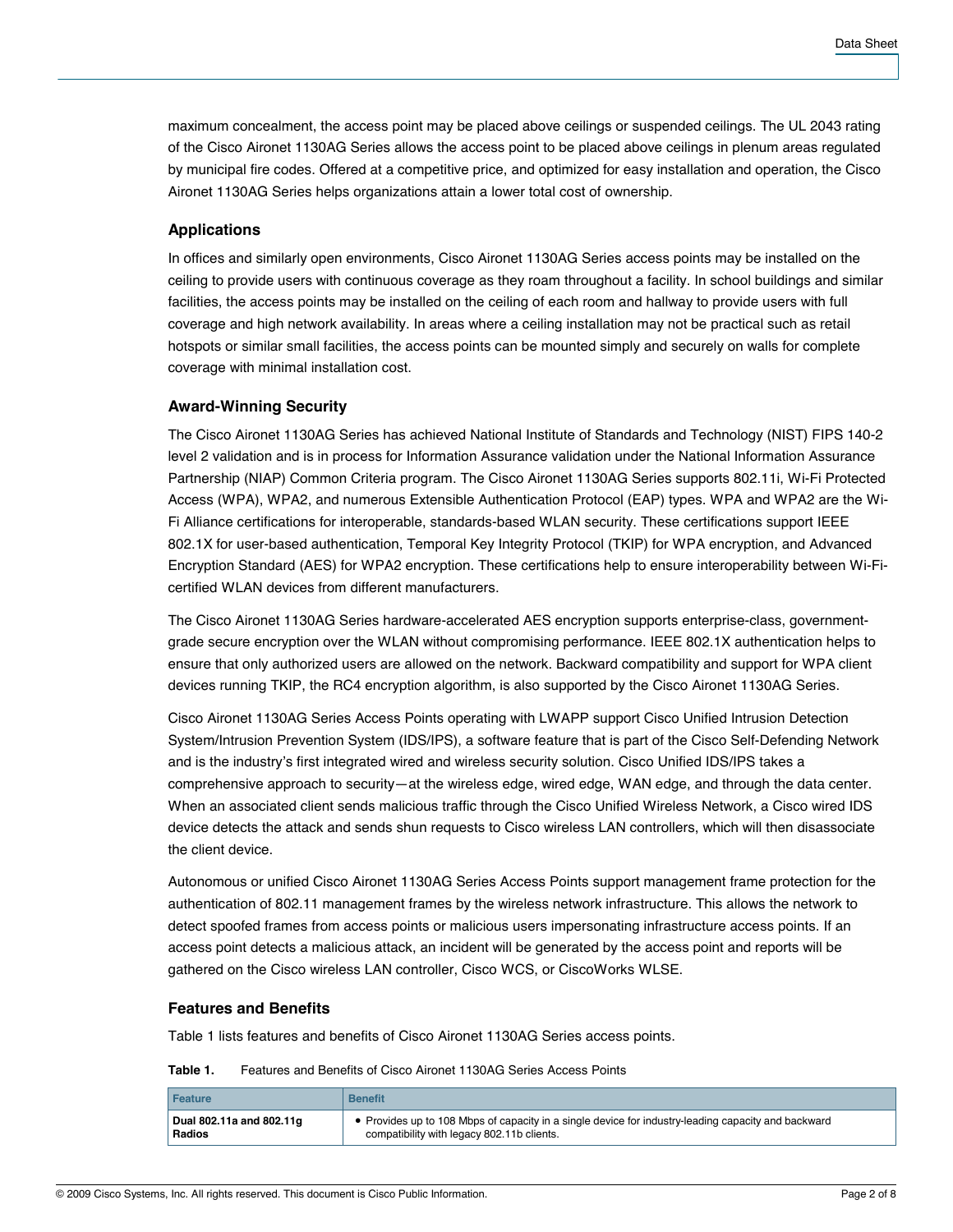| <b>Feature</b>                                                       | <b>Benefit</b>                                                                                                                                                                                                                                                                                                                                                                                                                                                      |  |  |  |  |
|----------------------------------------------------------------------|---------------------------------------------------------------------------------------------------------------------------------------------------------------------------------------------------------------------------------------------------------------------------------------------------------------------------------------------------------------------------------------------------------------------------------------------------------------------|--|--|--|--|
| <b>Supports 15 Nonoverlapping</b><br><b>Channels</b>                 | • Lower potential interference with neighboring access points simplifies deployment<br>• Fewer transmission errors deliver greater throughput<br>• Provides robust signals to long distances<br>• Mitigates the effects of multipath signal propagation for more consistent coverage                                                                                                                                                                                |  |  |  |  |
| <b>Industry-Leading Radio Design</b>                                 |                                                                                                                                                                                                                                                                                                                                                                                                                                                                     |  |  |  |  |
| <b>Variable Transmit Power</b><br><b>Settings</b>                    | • Allows access point coverage to be tuned for differing requirements<br>• Low-dBm setting supports closer spacing of access points in high-density deployments                                                                                                                                                                                                                                                                                                     |  |  |  |  |
| <b>Integrated Antennas</b>                                           | • Complete system is deployable out of the box without external antennas<br>• Specifically designed to provide omnidirectional coverage for offices and similar radio frequency environments                                                                                                                                                                                                                                                                        |  |  |  |  |
| <b>Hardware-Assisted AES</b><br>Encryption                           | • Provides high security without performance degradation                                                                                                                                                                                                                                                                                                                                                                                                            |  |  |  |  |
| <b>Cisco Unified IDS/IPS</b>                                         | • This integrated software feature is part of the Cisco Self-Defending Network and is the industry's first<br>integrated wired and wireless security solution. When a trusted client acts maliciously, the wired IDS detects<br>the attack and sends shun requests to Cisco WLAN controllers, which will then disassociate the client device.                                                                                                                       |  |  |  |  |
| <b>Management Frame Protection</b>                                   | This feature provides for the authentication of 802.11 management frames by the wireless network<br>infrastructure. This allows the network to detect spoofed frames from access points or malicious users<br>impersonating infrastructure access points. If an access point detects a malicious attack, an incident will be<br>generated by the access points and reports will be gathered on the Cisco wireless LAN controller, Cisco WCS,<br>or CiscoWorks WLSE. |  |  |  |  |
| IEEE 802.11i-Compliant; WPA2-<br><b>Certified and WPA-Certified</b>  | • Helps to ensure interoperable security with wireless LAN client devices from other manufacturers                                                                                                                                                                                                                                                                                                                                                                  |  |  |  |  |
| <b>Low-Profile Design</b>                                            | • Unobtrusive design blends in to environment<br>• "Quiet" LED does not draw attention to it when operating normally and no action is required                                                                                                                                                                                                                                                                                                                      |  |  |  |  |
| <b>Multipurpose and Lockable</b><br><b>Mounting Bracket</b>          | • Installs easily to walls, ceilings, and suspended ceiling railways<br>• Accommodates standard padlock to prevent theft                                                                                                                                                                                                                                                                                                                                            |  |  |  |  |
| <b>Inline Power Support (IEEE</b><br>802.3af and Cisco Inline Power) | • Provides an interoperable alternative to AC power<br>• Simplifies deployment by allowing power to be supplied over the Ethernet cable<br>• Compatible with 802.3af-compliant power sources                                                                                                                                                                                                                                                                        |  |  |  |  |
| <b>Cisco Green Bulk Packaging</b>                                    | To reduce product packaging and preserve the environment, the Cisco Aironet 1130 Series may be ordered in a<br>bulk package that includes 10 access points and 10 mounting kits.                                                                                                                                                                                                                                                                                    |  |  |  |  |

## **Summary/Conclusion**

The Cisco Aironet 1130AG Series provides the ideal enterprise access point for offices and similar environments. With two high-performance radios, these access points provide simultaneous support for the 802.11a and 802.11g standards, offering 108 Mbps of capacity for your growing WLAN. Incorporating AES encryption in hardware, the Cisco Aironet 1130AG Series complies with the 802.11i security standard and is WPA2-certified, helping to assure that your network employs the strongest security available while maintaining interoperability with products from other manufacturers. Additional design features, including diversity antennas with omnidirectional coverage and an unobtrusive form factor, along with an attractive price, provide low total cost of ownership.

For office environments, the Cisco Aironet 1130AG Series is a cost-compelling solution for a high-capacity, highsecurity, enterprise-class WLAN.

#### **Product Specifications**

Table 2 lists the product specifications for Cisco Aironet 1130AG access points.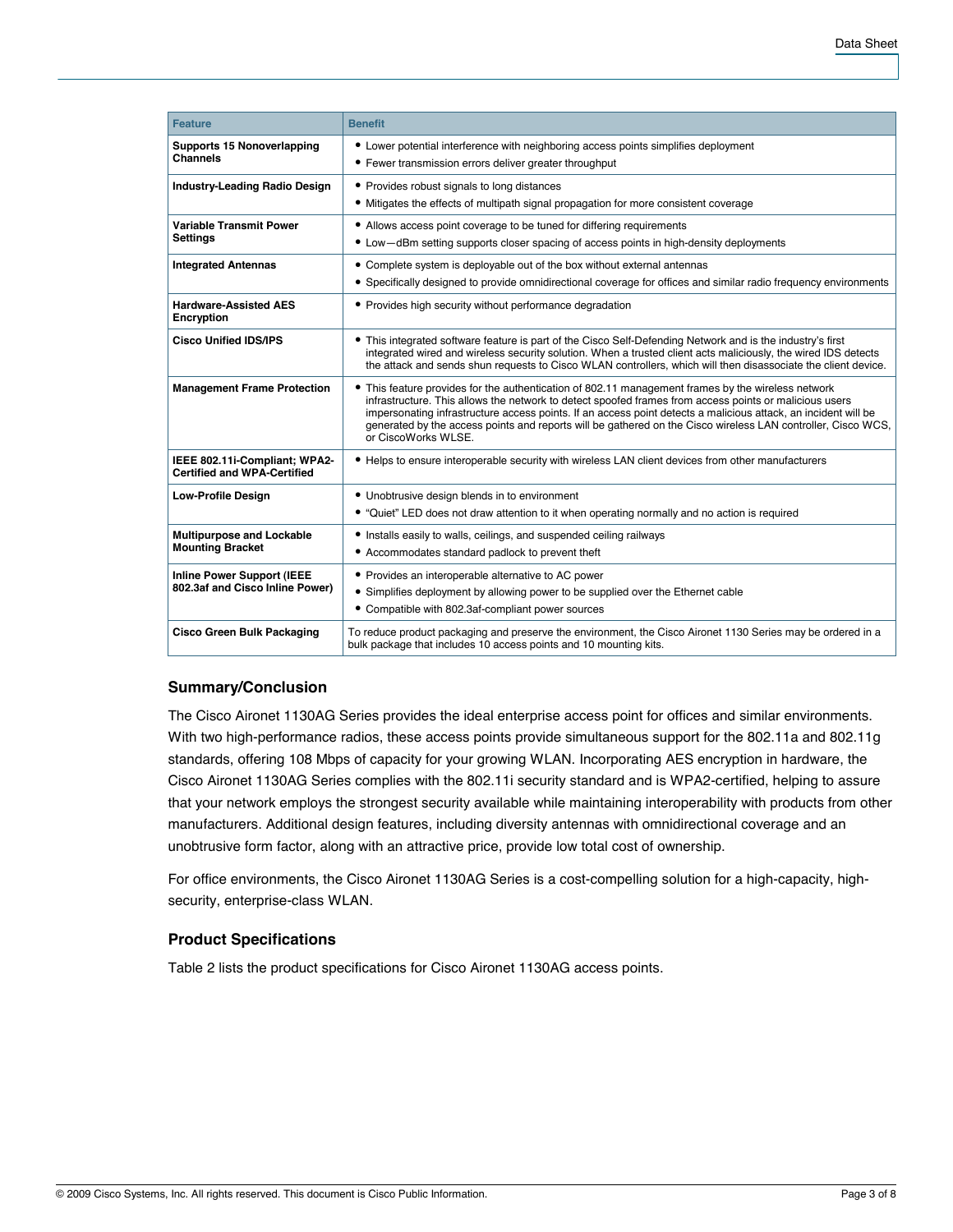| <b>Item</b>                                     | <b>Specification</b>                                                                                                                                                                                                                                        |  |  |  |  |
|-------------------------------------------------|-------------------------------------------------------------------------------------------------------------------------------------------------------------------------------------------------------------------------------------------------------------|--|--|--|--|
| <b>Part Number for Individual</b>               | • AIR-AP1131AG-x-K9 (Cisco IOS Software)                                                                                                                                                                                                                    |  |  |  |  |
| <b>Access Points</b>                            | • AIR-LAP1131AG-x-K9 (Cisco Unified Wireless Network Software)                                                                                                                                                                                              |  |  |  |  |
|                                                 | Note: The Cisco Aironet 1130AG Series may be ordered with Cisco IOS Software to operate as an autonomous AP<br>with Cisco Unified Wireless Network Software using LWAPP. When the 1130AG is operating as a lightweight AP a<br>WLAN controller is required. |  |  |  |  |
|                                                 | • Regulatory Domains: $(x = \text{Required}$ Domain)                                                                                                                                                                                                        |  |  |  |  |
|                                                 | $A = FCC$                                                                                                                                                                                                                                                   |  |  |  |  |
|                                                 | $\bullet$ C = China                                                                                                                                                                                                                                         |  |  |  |  |
|                                                 | $\bullet$ E = ETSI                                                                                                                                                                                                                                          |  |  |  |  |
|                                                 | $\bullet$   =  srael                                                                                                                                                                                                                                        |  |  |  |  |
|                                                 | $\bullet$ J = TELEC (Japan)                                                                                                                                                                                                                                 |  |  |  |  |
|                                                 | $\bullet$ K = Korea                                                                                                                                                                                                                                         |  |  |  |  |
|                                                 | $\bullet$ N = North America (Excluding FCC)                                                                                                                                                                                                                 |  |  |  |  |
|                                                 | $\bullet$ P = Japan2                                                                                                                                                                                                                                        |  |  |  |  |
|                                                 | $\bullet$ S = Singapore                                                                                                                                                                                                                                     |  |  |  |  |
|                                                 | $\bullet$ T = Taiwan                                                                                                                                                                                                                                        |  |  |  |  |
|                                                 | Customers are responsible for verifying approval for use in their individual countries. To verify approval and to identify<br>the regulatory domain that corresponds to a particular country please visit:<br>http://www.cisco.com/go/aironet/compliance    |  |  |  |  |
|                                                 | Not all regulatory domains have been approved. As they are approved, the part numbers will be available on the<br>Global Price List.                                                                                                                        |  |  |  |  |
| <b>Part Number for Cisco</b>                    | • AIR-AP1131-x-K9-10 (Cisco IOS Software)                                                                                                                                                                                                                   |  |  |  |  |
| Green Bulk Packaging                            | • AIR-LAP1131-xK9-10 (Cisco Unified Wireless Network Software)                                                                                                                                                                                              |  |  |  |  |
|                                                 | Note: The Cisco Aironet 1130AG Series may be ordered with Cisco IOS Software to operate as an autonomous AP<br>with Cisco Unified Wireless Network Software using LWAPP. When the 1130AG is operating as a lightweight AP a<br>WLAN controller is required. |  |  |  |  |
|                                                 | • Regulatory Domains: (x = Regulatory Domain)                                                                                                                                                                                                               |  |  |  |  |
|                                                 | $\bullet$ A = FCC                                                                                                                                                                                                                                           |  |  |  |  |
|                                                 | $\bullet$ E = ETSI                                                                                                                                                                                                                                          |  |  |  |  |
|                                                 | • Customers are responsible for verifying approval for use in their individual countries. To verify approval and to<br>identify the regulatory domain that corresponds to a particular country please visit:<br>http://www.cisco.com/go/aironet/compliance  |  |  |  |  |
| Software                                        | • Cisco IOS Software Release 12.3(8) JA or later (autonomous).                                                                                                                                                                                              |  |  |  |  |
|                                                 | • Cisco IOS Software Release 12.3(11) JX or later (Lightweight Mode).                                                                                                                                                                                       |  |  |  |  |
|                                                 | • Cisco Unified Wireless Network Software Release 4.0 or later.                                                                                                                                                                                             |  |  |  |  |
| <b>Data Rates Supported</b>                     | • 802.11a: 6, 9, 12, 18, 24, 36, 48, and 54 Mbps                                                                                                                                                                                                            |  |  |  |  |
|                                                 | • 802.11g: 1, 2, 5.5, 6, 9, 11, 12, 18, 24, 36, 48, and 54 Mbps                                                                                                                                                                                             |  |  |  |  |
| <b>Network Standard</b>                         | IEEE 802.11a, 802.11b, and 802.11g                                                                                                                                                                                                                          |  |  |  |  |
| Uplink                                          | Autosensing 802.3 10/100BASE-T Ethernet                                                                                                                                                                                                                     |  |  |  |  |
|                                                 |                                                                                                                                                                                                                                                             |  |  |  |  |
| Frequency Band and<br><b>Operating Channels</b> | Americas (FCC)<br>• 2.412 to 2.462 GHz; 11 channels                                                                                                                                                                                                         |  |  |  |  |
|                                                 | • 5.15 to 5.35, 5.725 to 5.825 GHz; 12 channels                                                                                                                                                                                                             |  |  |  |  |
|                                                 | China                                                                                                                                                                                                                                                       |  |  |  |  |
|                                                 | • 2.412 to 2.472 GHz; 13 channels                                                                                                                                                                                                                           |  |  |  |  |
|                                                 | • 5.725 to 5.825 GHz; 4 channels                                                                                                                                                                                                                            |  |  |  |  |
|                                                 | <b>ETSI</b>                                                                                                                                                                                                                                                 |  |  |  |  |
|                                                 | • 2.412 to 2.472 GHz; 13 channels                                                                                                                                                                                                                           |  |  |  |  |
|                                                 | • 5.15 to 5.725 GHz; 19 channels                                                                                                                                                                                                                            |  |  |  |  |
|                                                 | Israel                                                                                                                                                                                                                                                      |  |  |  |  |
|                                                 | • 2.432 to 2.472 GHz; 9 channels                                                                                                                                                                                                                            |  |  |  |  |
|                                                 | • 5.15 to 5.35 GHz, 8 channels                                                                                                                                                                                                                              |  |  |  |  |
|                                                 | Japan (TELEC)                                                                                                                                                                                                                                               |  |  |  |  |
|                                                 | • 2.412 to 2.472 GHz; 13 channels Orthogonal Frequency Division Multiplexing (OFDM)                                                                                                                                                                         |  |  |  |  |
|                                                 | • 2.412 to 2.484 GHz; 14 channels Complementary Code Keying (CCK)                                                                                                                                                                                           |  |  |  |  |
|                                                 | • 5.15 to 5.25 GHz; 4 channels                                                                                                                                                                                                                              |  |  |  |  |
|                                                 | Japan-P (TELEC 2 (Japan2) Cnfg)                                                                                                                                                                                                                             |  |  |  |  |
|                                                 | • 2.412 to 2.472 GHz; 13 channels Orthogonal Frequency Division Multiplexing (OFDM)                                                                                                                                                                         |  |  |  |  |
|                                                 | • 2.412 to 2.484 GHz; 14 channels Complementary Code Keying (CCK)                                                                                                                                                                                           |  |  |  |  |

**Table 2.** Product Specifications for Cisco Aironet 1130AG Access Points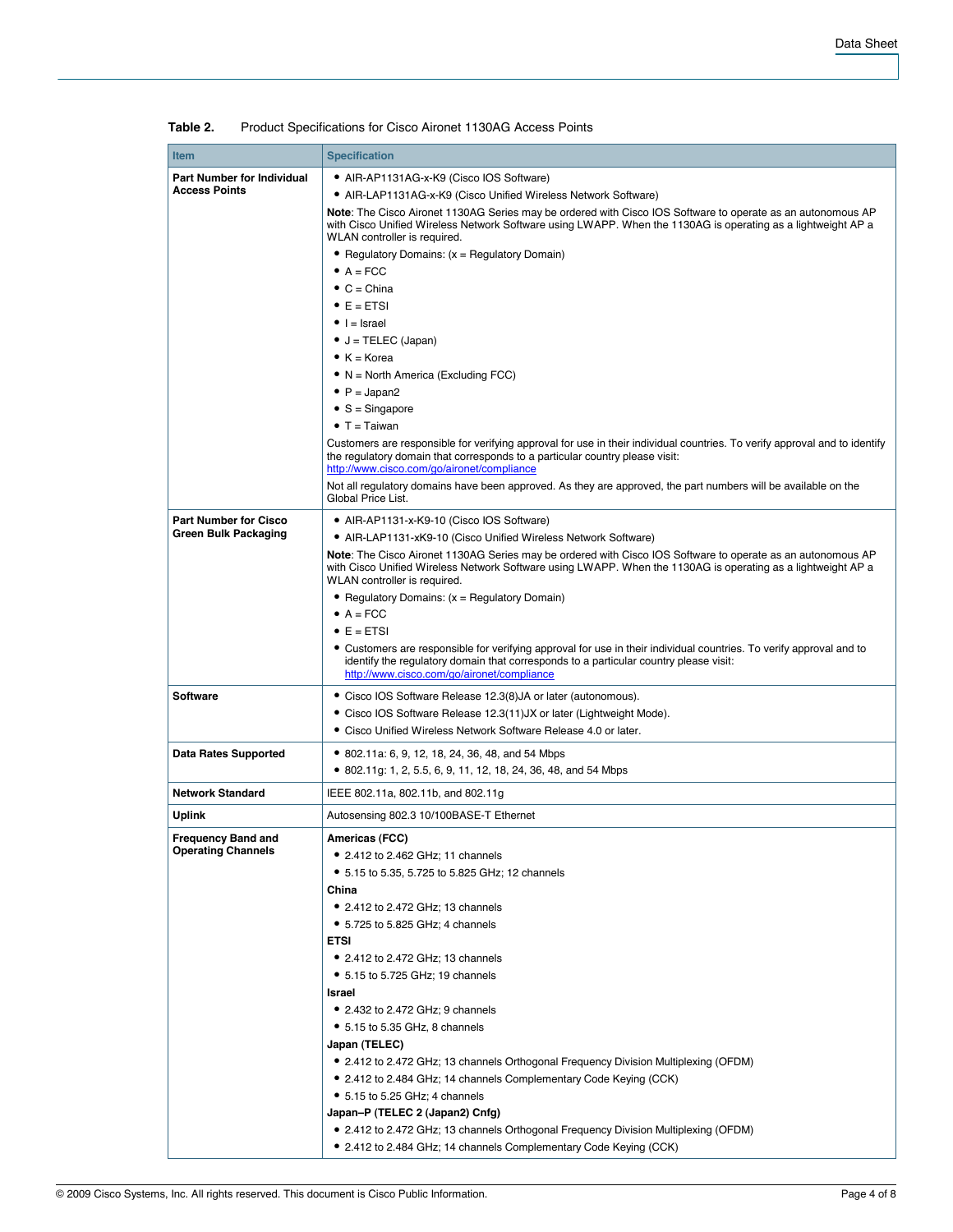| <b>Item</b>                                                    | <b>Specification</b>                                                                            |                                                                                  |                  |                            |                   |                           |  |
|----------------------------------------------------------------|-------------------------------------------------------------------------------------------------|----------------------------------------------------------------------------------|------------------|----------------------------|-------------------|---------------------------|--|
|                                                                | • 5.15 to 5.35 GHz, 8 channels                                                                  |                                                                                  |                  |                            |                   |                           |  |
|                                                                | Japan-Q                                                                                         |                                                                                  |                  |                            |                   |                           |  |
|                                                                | • 2.412 to 2.472 GHz; 13 channels Orthogonal Frequency Division Multiplexing (OFDM)             |                                                                                  |                  |                            |                   |                           |  |
|                                                                | • 2.412 to 2.484 GHz; 14 channels Complementary Code Keying (CCK)                               |                                                                                  |                  |                            |                   |                           |  |
|                                                                | • 5.15 to 5.35 GHz, 8 channels                                                                  |                                                                                  |                  |                            |                   |                           |  |
|                                                                | • 5.470 to 5.725 GHz, 11 channels                                                               |                                                                                  |                  |                            |                   |                           |  |
|                                                                | Korea                                                                                           |                                                                                  |                  |                            |                   |                           |  |
|                                                                | $\bullet$ 2.412 to 2.472 GHz; 13 channels                                                       |                                                                                  |                  |                            |                   |                           |  |
|                                                                |                                                                                                 |                                                                                  |                  |                            |                   |                           |  |
|                                                                | • 5.15 to 5.35, 5.46 to 5.72, 5.725 to 5.825, 19 channels                                       |                                                                                  |                  |                            |                   |                           |  |
|                                                                | <b>North America</b>                                                                            |                                                                                  |                  |                            |                   |                           |  |
|                                                                | • 2.412 to 2.462 GHz; 11 channels                                                               |                                                                                  |                  |                            |                   |                           |  |
|                                                                | • 5.15 to 5.35, 5.725 to 5.825 GHz; 12 channels                                                 |                                                                                  |                  |                            |                   |                           |  |
|                                                                | Singapore                                                                                       |                                                                                  |                  |                            |                   |                           |  |
|                                                                | $\bullet$ 2.412 to 2.472 GHz, 13 channels                                                       |                                                                                  |                  |                            |                   |                           |  |
|                                                                | • 5.15 to 5.35 GHz, 8 channels and 5.725 to 5.825 GHz, 12 channels                              |                                                                                  |                  |                            |                   |                           |  |
|                                                                | Taiwan                                                                                          |                                                                                  |                  |                            |                   |                           |  |
|                                                                | • 2.412 to 2.462 GHz, 11 channels                                                               |                                                                                  |                  |                            |                   |                           |  |
|                                                                | • 5.25-5.35 GHz, 5.725 to 5.825, 7 channels                                                     |                                                                                  |                  |                            |                   |                           |  |
|                                                                |                                                                                                 |                                                                                  |                  |                            |                   |                           |  |
| <b>Nonoverlapping Channels</b>                                 | 802.11a: Up to 19                                                                               |                                                                                  |                  | 802.11b/g: 3               |                   |                           |  |
| <b>Receive Sensitivity (Typical)</b>                           | 802.11a:                                                                                        |                                                                                  |                  | 802.11g:                   |                   |                           |  |
|                                                                | 6 Mbps: -87 dBm                                                                                 |                                                                                  |                  | 1 Mbps: -93 dBm            |                   |                           |  |
|                                                                | 9 Mbps: -86 dBm<br>12 Mbps: -85 dBm<br>18 Mbps: -84 dBm<br>24 Mbps: -80 dBm<br>36 Mbps: -78 dBm |                                                                                  |                  | 2 Mbps: -91 dBm            |                   |                           |  |
|                                                                |                                                                                                 |                                                                                  |                  | 5.5 Mbps: -88 dBm          |                   |                           |  |
|                                                                |                                                                                                 |                                                                                  |                  | 6 Mbps: -86 dBm            |                   |                           |  |
|                                                                |                                                                                                 |                                                                                  |                  | 9 Mbps: -85 dBm            |                   |                           |  |
|                                                                |                                                                                                 |                                                                                  |                  | 11 Mbps: -85 dBm           |                   |                           |  |
|                                                                | 48 Mbps: -73 dBm                                                                                |                                                                                  |                  |                            | 12 Mbps: -84 dBm  |                           |  |
|                                                                | 54 Mbps: -71 dBm                                                                                |                                                                                  |                  | 18 Mbps: -83 dBm           |                   |                           |  |
|                                                                |                                                                                                 |                                                                                  |                  | 24 Mbps: -79 dBm           |                   |                           |  |
|                                                                |                                                                                                 |                                                                                  |                  |                            |                   |                           |  |
|                                                                |                                                                                                 |                                                                                  |                  | 36 Mbps: -77 dBm           |                   |                           |  |
|                                                                |                                                                                                 |                                                                                  |                  | 48 Mbps: -72 dBm           |                   |                           |  |
|                                                                |                                                                                                 |                                                                                  |                  | 54 Mbps: -70 dBm           |                   |                           |  |
| <b>Available Transmit Power</b>                                | 802.11a:<br>802.11b:                                                                            |                                                                                  |                  | 802.11g:                   |                   |                           |  |
| <b>Settings (Maximum Power</b>                                 | OFDM:                                                                                           |                                                                                  | CCK:             | OFDM:                      |                   |                           |  |
| <b>Setting Will Vary by</b><br><b>Channel and According to</b> | 17 dBm (50 mW)                                                                                  |                                                                                  | 20 dBm (100 mW)  |                            | 17 dBm (50 mW)    |                           |  |
| <b>Individual Country</b>                                      | 15 dBm (30 mW)                                                                                  |                                                                                  | 17 dBm (50 mW)   |                            | 14 dBm (25 mW)    |                           |  |
| <b>Regulations)</b>                                            | 14 dBm (25 mW)                                                                                  |                                                                                  | 14 dBm (25 mW)   |                            | 11 dBm (12 mW)    |                           |  |
|                                                                |                                                                                                 | 11 dBm (12 mW)<br>11 dBm (12 mW)<br>8 dBm (6 mW)<br>8 dBm (6 mW)<br>5 dBm (3 mW) |                  |                            |                   | 8 dBm (6 mW)              |  |
|                                                                |                                                                                                 |                                                                                  |                  |                            |                   | 5 dBm (3 mW)              |  |
|                                                                | 5 dBm (3 mW)                                                                                    |                                                                                  |                  |                            |                   | 2 dBm (2 mW)              |  |
|                                                                | 2 mW (2 dBm)<br>2 dBm (2 mW)                                                                    |                                                                                  |                  |                            | $-1$ dBm $(1$ mW) |                           |  |
|                                                                | -1 dBm (1 mW)                                                                                   | $-1$ dBm $(1$ mW)                                                                |                  |                            |                   |                           |  |
|                                                                |                                                                                                 |                                                                                  |                  |                            |                   |                           |  |
| Range                                                          | <b>Indoor (Distance Across</b><br>Outdoor:<br><b>Open Office Environment):</b>                  |                                                                                  |                  |                            |                   |                           |  |
|                                                                |                                                                                                 |                                                                                  |                  |                            |                   |                           |  |
|                                                                | 802.11a:                                                                                        | 802.11g:                                                                         |                  | 802.11a:                   |                   | 802.11g:                  |  |
|                                                                | 80 ft (24 m) @                                                                                  |                                                                                  | 100 ft (30 m) @  | 100 ft (30 m) @            |                   | 120 ft (37 m) @ 54 Mbps   |  |
|                                                                | 54 Mbps                                                                                         | 54 Mbps                                                                          |                  | 54 Mbps                    |                   | 350 ft (107 m) @ 48 Mbps  |  |
|                                                                | 150 ft (45 m) @<br>48 Mbps                                                                      | 48 Mbps                                                                          | 175 ft (53 m) @  | 300 ft (91 m) @<br>48 Mbps |                   | 550 ft (168 m) @ 36 Mbps  |  |
|                                                                | 200 ft (60 m) @                                                                                 |                                                                                  | 250 ft (76 m) @  | 425 ft (130 m) @           |                   | 650 ft (198 m) @ 24 Mbps  |  |
|                                                                | 36 Mbps                                                                                         | 36 Mbps                                                                          |                  | 36 Mbps                    |                   | 750 ft (229 m) @ 18 Mbps  |  |
|                                                                | 225 ft (69 m) @                                                                                 |                                                                                  | 275 ft (84 m) @  | 500 ft (152 m) @           |                   | 800 ft (244 m) @ 12 Mbps  |  |
|                                                                | 24 Mbps                                                                                         | 24 Mbps                                                                          |                  | 24 Mbps                    |                   | 820 ft (250 m) @ 11 Mbps  |  |
|                                                                | 250 ft (76 m) @<br>325 ft (100 m) @                                                             |                                                                                  |                  | 550 ft (168 m) @           |                   | 875 ft (267 m) @ 9 Mbps   |  |
|                                                                | 18 Mbps                                                                                         | 18 Mbps                                                                          |                  | 18 Mbps                    |                   | 900 ft (274 m) @ 6 Mbps   |  |
|                                                                | 275 ft (84 m) @<br>350 ft (107 m) @<br>12 Mbps<br>12 Mbps                                       |                                                                                  |                  | 600 ft (183 m) @           |                   | 910 ft (277 m) @ 5.5 Mbps |  |
|                                                                |                                                                                                 |                                                                                  |                  | 12 Mbps                    |                   | 940 ft (287 m) @ 2 Mbps   |  |
|                                                                | 300 ft (91 m) @                                                                                 |                                                                                  | 360 ft (110 m) @ | 625 ft (190 m) @           |                   | 950 ft (290 m) @ 1 Mbps   |  |
|                                                                | 9 Mbps                                                                                          | 11 Mbps                                                                          |                  | 9 Mbps                     |                   |                           |  |
|                                                                | 325 ft (100 m) @                                                                                |                                                                                  | 375 ft (114 m) @ | 650 ft (198 m) @           |                   |                           |  |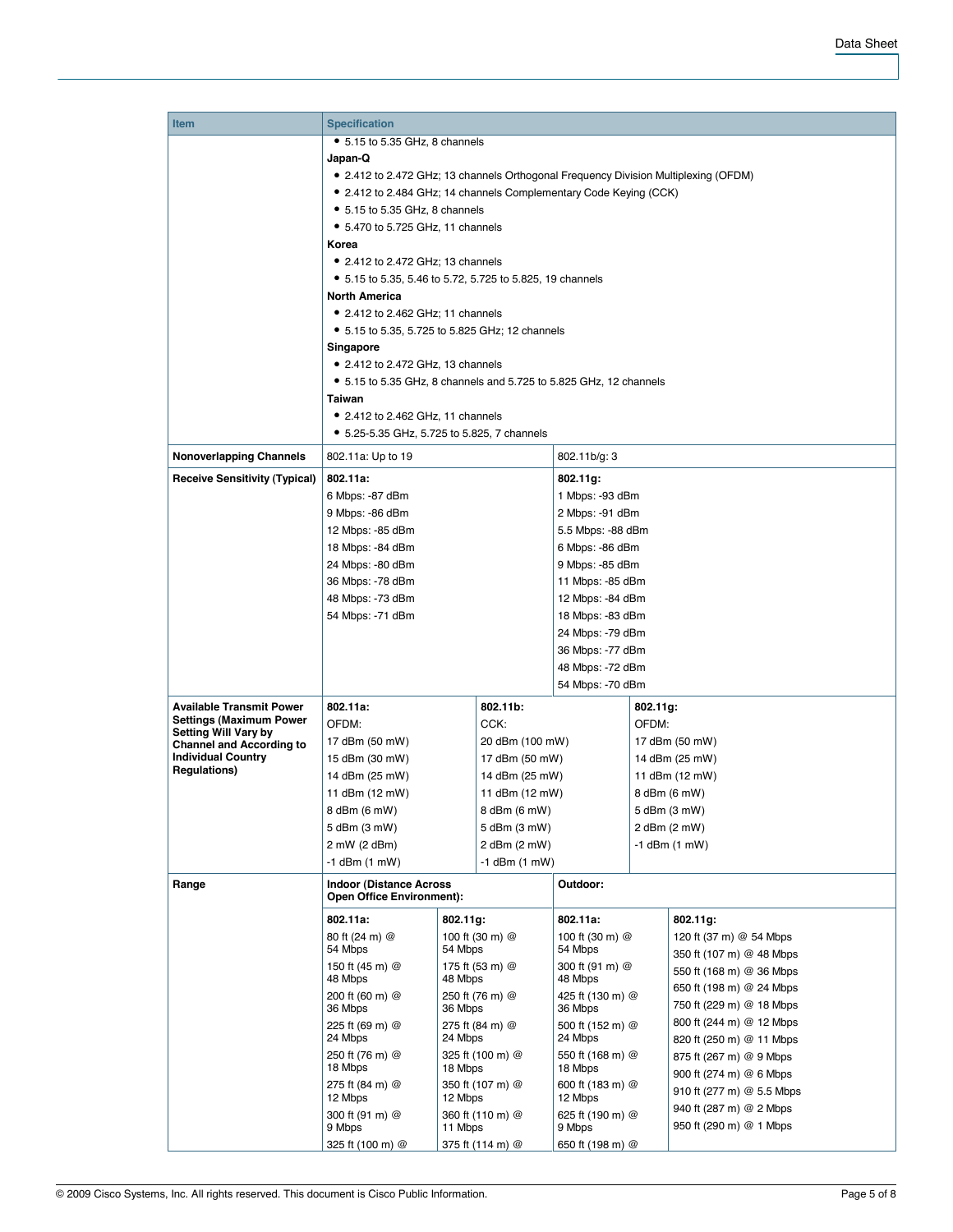| Item                          | <b>Specification</b>                                                                                                                                                                                              |                                          |        |                                                                                                                   |  |  |  |  |
|-------------------------------|-------------------------------------------------------------------------------------------------------------------------------------------------------------------------------------------------------------------|------------------------------------------|--------|-------------------------------------------------------------------------------------------------------------------|--|--|--|--|
|                               | 6 Mbps                                                                                                                                                                                                            | 9 Mbps                                   | 6 Mbps |                                                                                                                   |  |  |  |  |
|                               |                                                                                                                                                                                                                   | 400 ft (122 m) @                         |        |                                                                                                                   |  |  |  |  |
|                               |                                                                                                                                                                                                                   | 6 Mbps                                   |        |                                                                                                                   |  |  |  |  |
|                               |                                                                                                                                                                                                                   | 420 ft (128 m) @                         |        |                                                                                                                   |  |  |  |  |
|                               |                                                                                                                                                                                                                   | 5.5 Mbps                                 |        |                                                                                                                   |  |  |  |  |
|                               |                                                                                                                                                                                                                   | 440 ft (134 m) @<br>2 Mbps               |        |                                                                                                                   |  |  |  |  |
|                               |                                                                                                                                                                                                                   | 450 ft (137 m) @                         |        |                                                                                                                   |  |  |  |  |
|                               |                                                                                                                                                                                                                   | 1 Mbps                                   |        |                                                                                                                   |  |  |  |  |
|                               |                                                                                                                                                                                                                   |                                          |        | Ranges and actual throughput vary based upon numerous environmental factors so individual performance may differ. |  |  |  |  |
|                               |                                                                                                                                                                                                                   |                                          |        |                                                                                                                   |  |  |  |  |
| Compliance                    | <b>Standards</b>                                                                                                                                                                                                  |                                          |        |                                                                                                                   |  |  |  |  |
|                               | Safety                                                                                                                                                                                                            |                                          |        |                                                                                                                   |  |  |  |  |
|                               | $\bullet$ UL 60950-1                                                                                                                                                                                              |                                          |        |                                                                                                                   |  |  |  |  |
|                               | • CAN/CSA-C22.2 No. 60950-1<br>$\bullet$ UL 2043                                                                                                                                                                  |                                          |        |                                                                                                                   |  |  |  |  |
|                               | • IEC 60950-1                                                                                                                                                                                                     |                                          |        |                                                                                                                   |  |  |  |  |
|                               | • EN 60950-1                                                                                                                                                                                                      |                                          |        |                                                                                                                   |  |  |  |  |
|                               | • NIST FIPS 140-2 level 2 validation                                                                                                                                                                              |                                          |        |                                                                                                                   |  |  |  |  |
|                               |                                                                                                                                                                                                                   |                                          |        |                                                                                                                   |  |  |  |  |
|                               | Radio Approvals<br>• FCC Part 15.247, 15.407                                                                                                                                                                      |                                          |        |                                                                                                                   |  |  |  |  |
|                               | • RSS-210 (Canada)                                                                                                                                                                                                |                                          |        |                                                                                                                   |  |  |  |  |
|                               | • EN 300.328, EN 301.893 (Europe)                                                                                                                                                                                 |                                          |        |                                                                                                                   |  |  |  |  |
|                               | • ARIB-STD 33 (Japan)                                                                                                                                                                                             |                                          |        |                                                                                                                   |  |  |  |  |
|                               |                                                                                                                                                                                                                   |                                          |        |                                                                                                                   |  |  |  |  |
|                               | • ARIB-STD 66 (Japan)<br>• ARIB-STD T71 (Japan)                                                                                                                                                                   |                                          |        |                                                                                                                   |  |  |  |  |
|                               |                                                                                                                                                                                                                   |                                          |        |                                                                                                                   |  |  |  |  |
|                               | • AS/NZS 4268.2003 (Australia and New Zealand)<br>EMI and Susceptibility (Class B)<br>• FCC Part 15.107 and 15.109<br>• ICES-003 (Canada)<br>• VCCI (Japan)<br>• EN 301.489-1 and -17 (Europe)<br>Security        |                                          |        |                                                                                                                   |  |  |  |  |
|                               |                                                                                                                                                                                                                   |                                          |        |                                                                                                                   |  |  |  |  |
|                               |                                                                                                                                                                                                                   |                                          |        |                                                                                                                   |  |  |  |  |
|                               |                                                                                                                                                                                                                   |                                          |        |                                                                                                                   |  |  |  |  |
|                               |                                                                                                                                                                                                                   |                                          |        |                                                                                                                   |  |  |  |  |
|                               |                                                                                                                                                                                                                   |                                          |        |                                                                                                                   |  |  |  |  |
|                               | • 802.11i, WPA2, WPA<br>• 802.1X                                                                                                                                                                                  |                                          |        |                                                                                                                   |  |  |  |  |
|                               |                                                                                                                                                                                                                   |                                          |        |                                                                                                                   |  |  |  |  |
|                               | • AES, TKIP<br>• FIPS 140-2 Pre-Validation List<br>• Common Criteria (when running Cisco IOS software)                                                                                                            |                                          |        |                                                                                                                   |  |  |  |  |
|                               |                                                                                                                                                                                                                   |                                          |        |                                                                                                                   |  |  |  |  |
|                               |                                                                                                                                                                                                                   |                                          |        |                                                                                                                   |  |  |  |  |
|                               | Other<br>• IEEE 802.11g and IEEE 802.11a<br>• FCC Bulletin OET-65C                                                                                                                                                |                                          |        |                                                                                                                   |  |  |  |  |
|                               |                                                                                                                                                                                                                   |                                          |        |                                                                                                                   |  |  |  |  |
|                               |                                                                                                                                                                                                                   |                                          |        |                                                                                                                   |  |  |  |  |
|                               | • RSS-102                                                                                                                                                                                                         |                                          |        |                                                                                                                   |  |  |  |  |
|                               |                                                                                                                                                                                                                   |                                          |        |                                                                                                                   |  |  |  |  |
| Antennas<br>$\bullet$ 2.4 GHz |                                                                                                                                                                                                                   |                                          |        |                                                                                                                   |  |  |  |  |
|                               | <sup>o</sup> Gain 3.0 dBi<br>• Horizontal Beamwidth 360°<br>$\bullet$ 5 GHz                                                                                                                                       |                                          |        |                                                                                                                   |  |  |  |  |
|                               |                                                                                                                                                                                                                   |                                          |        |                                                                                                                   |  |  |  |  |
|                               |                                                                                                                                                                                                                   |                                          |        |                                                                                                                   |  |  |  |  |
|                               | ∘ Gain 4.5 dBi<br>• Horizontal Beamwidth 360°                                                                                                                                                                     |                                          |        |                                                                                                                   |  |  |  |  |
|                               | Authentication                                                                                                                                                                                                    |                                          |        |                                                                                                                   |  |  |  |  |
| <b>Security</b>               |                                                                                                                                                                                                                   |                                          |        |                                                                                                                   |  |  |  |  |
| <b>Security Standards</b>     |                                                                                                                                                                                                                   |                                          |        |                                                                                                                   |  |  |  |  |
|                               | $\bullet$ WPA                                                                                                                                                                                                     |                                          |        |                                                                                                                   |  |  |  |  |
|                               | • WPA2 (802.11i)                                                                                                                                                                                                  |                                          |        |                                                                                                                   |  |  |  |  |
|                               | • Cisco TKIP<br>• Cisco message integrity check (MIC)                                                                                                                                                             |                                          |        |                                                                                                                   |  |  |  |  |
|                               |                                                                                                                                                                                                                   |                                          |        |                                                                                                                   |  |  |  |  |
|                               | • IEEE 802.11 WEP keys of 40 bits and 128 bits                                                                                                                                                                    |                                          |        |                                                                                                                   |  |  |  |  |
|                               | 802.1X EAP types:<br>• EAP-Flexible Authentication via Secure Tunneling (EAP-FAST)<br>• Protected EAP-Generic Token Card (PEAP-GTC)<br>• PEAP-Microsoft Challenge Authentication Protocol Version 2 (PEAP-MSCHAP) |                                          |        |                                                                                                                   |  |  |  |  |
|                               |                                                                                                                                                                                                                   |                                          |        |                                                                                                                   |  |  |  |  |
|                               |                                                                                                                                                                                                                   |                                          |        |                                                                                                                   |  |  |  |  |
|                               |                                                                                                                                                                                                                   |                                          |        |                                                                                                                   |  |  |  |  |
|                               |                                                                                                                                                                                                                   | • EAP-Transport Layer Security (EAP-TLS) |        |                                                                                                                   |  |  |  |  |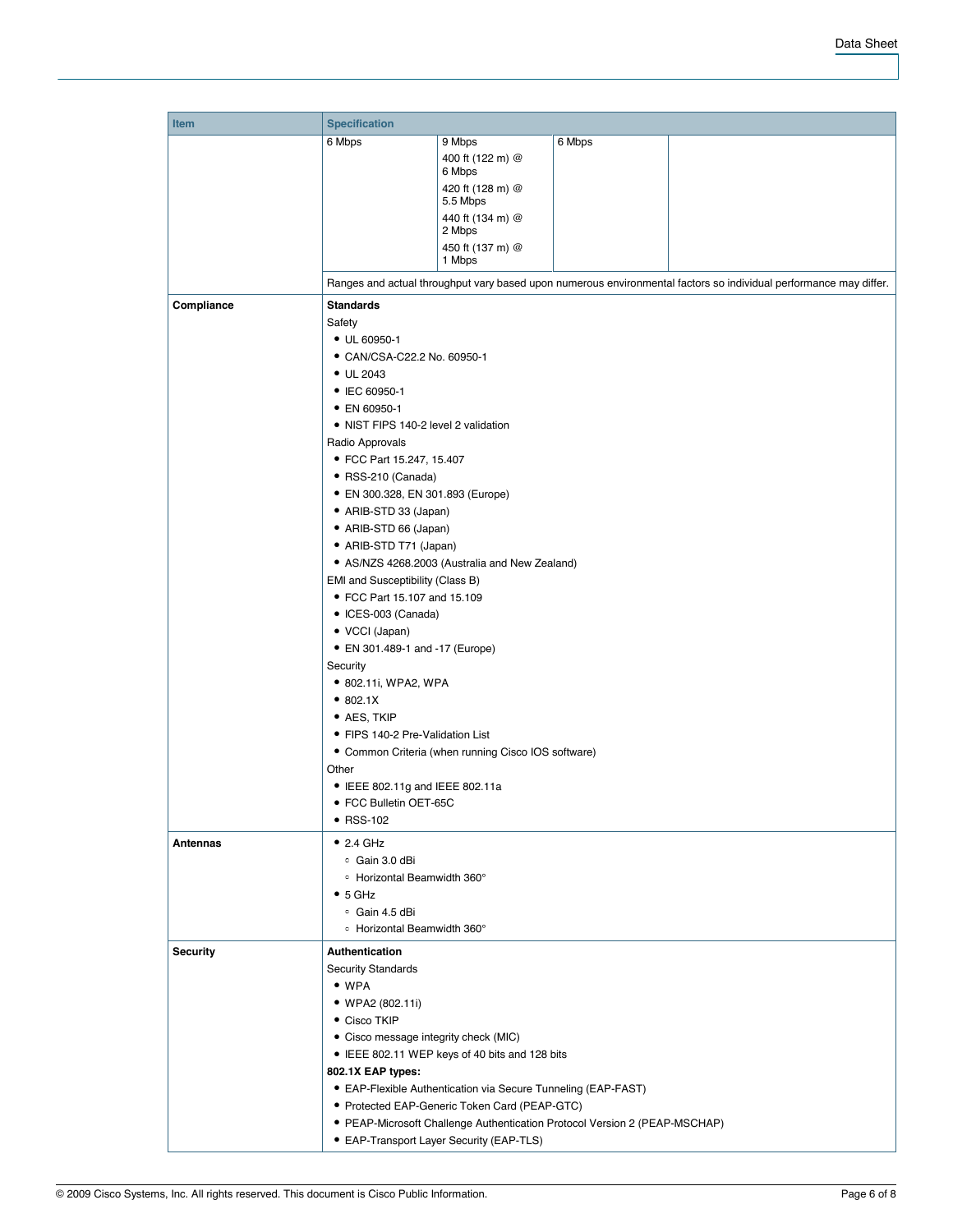| <b>Item</b>                     | <b>Specification</b>                                                                                                          |  |  |  |  |  |
|---------------------------------|-------------------------------------------------------------------------------------------------------------------------------|--|--|--|--|--|
|                                 | • EAP-Tunneled TLS (EAP-TTLS)                                                                                                 |  |  |  |  |  |
|                                 | • EAP-Subscriber Identity Module (EAP-SIM)                                                                                    |  |  |  |  |  |
|                                 | • Cisco LEAP                                                                                                                  |  |  |  |  |  |
|                                 | Encryption                                                                                                                    |  |  |  |  |  |
|                                 | • AES-CCMP encryption (WPA2)                                                                                                  |  |  |  |  |  |
|                                 | • TKIP (WPA)                                                                                                                  |  |  |  |  |  |
|                                 | • Cisco TKIP                                                                                                                  |  |  |  |  |  |
|                                 | • WPA TKIP                                                                                                                    |  |  |  |  |  |
|                                 | • IEEE 802.11 WEP keys of 40 bits and 128 bits                                                                                |  |  |  |  |  |
| <b>Status LEDs</b>              | External:                                                                                                                     |  |  |  |  |  |
|                                 | • Status LED indicates operating state, association status, error/warning condition, boot sequence, and maintenance<br>status |  |  |  |  |  |
|                                 | Internal:                                                                                                                     |  |  |  |  |  |
|                                 | • Ethernet LED indicates activity over the Ethernet, status                                                                   |  |  |  |  |  |
|                                 | • Radio LED indicates activity over the radios, status                                                                        |  |  |  |  |  |
| Dimensions (H x W x D)          | 7.5 in. x 7.5 in. x 1.3 in. (19.1 x 19.1 x 3.3 cm)                                                                            |  |  |  |  |  |
| Weight                          | 1.5 lb (0.67 kg)                                                                                                              |  |  |  |  |  |
| <b>Environmental</b>            | Operating                                                                                                                     |  |  |  |  |  |
|                                 | • Altitude: 0 to 2500m                                                                                                        |  |  |  |  |  |
|                                 | • 32 to 104 F (0 to 40 °C)                                                                                                    |  |  |  |  |  |
|                                 | • 10 to 90% humidity (noncondensing)                                                                                          |  |  |  |  |  |
|                                 | <b>Non Operating</b>                                                                                                          |  |  |  |  |  |
|                                 | • -40 to 158F (-40 to 70C)                                                                                                    |  |  |  |  |  |
|                                 | • Up to 95% humidity (noncondensing)                                                                                          |  |  |  |  |  |
| <b>System Memory</b>            | $\bullet$ 32 MB RAM                                                                                                           |  |  |  |  |  |
|                                 | • 16 MB FLASH                                                                                                                 |  |  |  |  |  |
| <b>Input Power Requirements</b> | • 100-240 VAC; 50-60Hz (power supply)                                                                                         |  |  |  |  |  |
|                                 | • 36-57 VDC (device)                                                                                                          |  |  |  |  |  |
| <b>Power Draw</b>               | 12.2W maximum                                                                                                                 |  |  |  |  |  |
| Warranty                        | One year                                                                                                                      |  |  |  |  |  |
| <b>Wi-Fi Certification</b>      |                                                                                                                               |  |  |  |  |  |

## **System Requirements**

Table 3 lists the system requirements for Cisco Aironet 1130AG access points.

**Table 3.** System Requirements for Cisco Aironet 1130AG Access Points

|                                      | <b>Access Utilizing</b> | <b>Description</b>                                                                                                                                       |
|--------------------------------------|-------------------------|----------------------------------------------------------------------------------------------------------------------------------------------------------|
|                                      | <b>Browser</b>          | Using the Web browser management GUI, requires a computer running Internet Explorer Version 6.0 or newer, or<br>Netscape Navigator Version 7.0 or newer. |
| Power over Ethernet (PoE)<br>48 VDC. |                         | Power sourcing equipment (PSE) compliant with Cisco Inline Power or IEEE 802.3af, and providing at least 12.2W at                                        |

# **Service and Support**

Cisco Systems<sup>®</sup> offers a wide range of services programs to accelerate customer success. These innovative services programs are delivered through a unique combination of people, processes, tools, and partners, resulting in high levels of customer satisfaction. Cisco services help you protect your network investment, optimize network operations, and prepare your network for new applications to extend network intelligence and the power of your business. For more information about Cisco services, visit [Cisco Technical Support Services](http://www.cisco.com/en/US/products/svcs/ps3034/ps2827/serv_category_home.html) or [Cisco Advanced](http://www.cisco.com/go/services) [Services.](http://www.cisco.com/go/services)